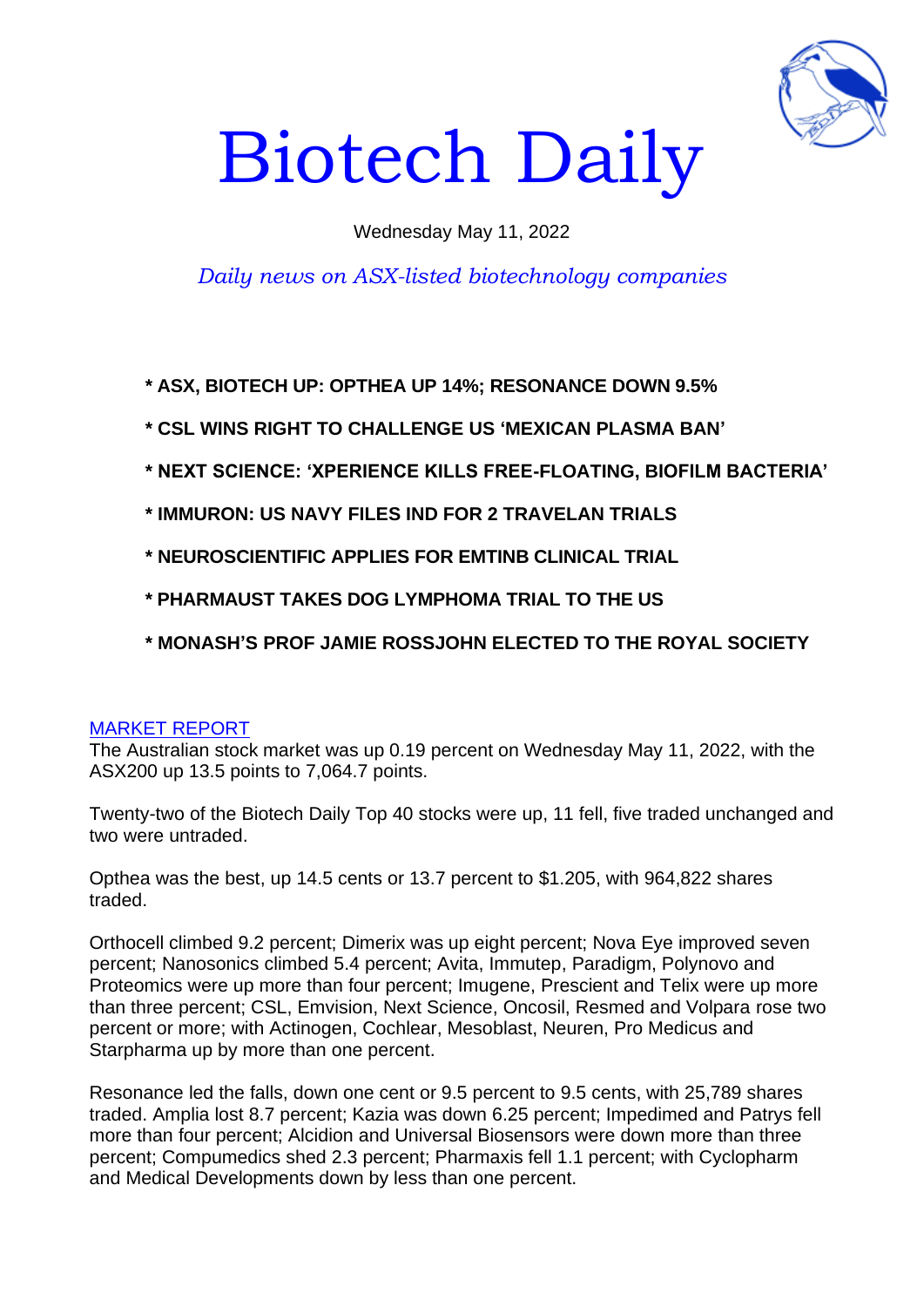## **CSL**

CSL says it has won the right to challenge the US Customs and Border Protection ban on plasma donation by certain Mexican nationals.

In an announcement on its website, but not posted on the ASX, CSL announced the ruling by the District of Columbia Circuit Court of Appeals.

The company said the statement was attributable to CSL group general counsel and head of legal affairs Greg Boss.

"We are encouraged by the United States Court of Appeals for the District of Columbia Circuit's ruling that plasma companies have the legal right to challenge the Customs and Border Protection ban on plasma donation by Mexican nationals entering the country on a B1/B2 visa," Mr Boss said.

"We are also pleased that the Court of Appeals' decision acknowledges the importance of Mexican plasma donors in providing this critical resource necessary to manufacture lifesaving, plasma-derived therapies," Mr Boss said.

"We await further instruction from the United States District Court and will continue to challenge the plasma ban and secure a more stable plasma supply for the hundreds of thousands of patients dependent on plasma-derived therapies," Mr Boss said. CSL was up \$5.57 or 2.1 percent to \$276.22 with 896,963 shares traded.

#### NEXT SCIENCE

Next Science says its Xperience no-rinse post-surgical anti-microbial is effective against both free-floating and biofilm bacteria, in-vitro.

In a media release not published on the ASX platform, Next Science said the study showed that Xperience inhibited biofilm formation for up to five hours after application. The company said the research study, titled 'A Novel Irrigant to Eliminate Planktonic Bacteria and Eradicate Biofilm Superstructure With Persistent Effect During Total Hip Arthroplasty' was published in the Journal of Arthroplasty, with the article available at: [https://www.arthroplastyjournal.org/article/S0883-5403\(22\)00062-6/fulltext.](https://www.arthroplastyjournal.org/article/S0883-5403(22)00062-6/fulltext)

The study concluded that Xperience demonstrated "a reduction in planktonic bioburden and biofilm formation" and did not require additional irrigation with normal saline after application.

Next Science said the study found that Xperience produced minimal cytotoxic effects to human tissue, allowing the solution to remain in the body without need for subsequent rinse.

The company said the study found Xperience showed higher antimicrobial efficacy than three other commercially available adjuvants, when the application times in their respective instructions for use were followed.

Next Science said future research using large in-vivo datasets would be necessary to establish the irrigant's efficacy in reducing primary and recurrent surgical site infections. The study's lead author Dr Ravi Bashyal said that the minimum standard-of-care for irrigation in orthopedic surgical cases included normal saline "but an increasing amount of literature in recent years has suggested that different solutions or additives may be needed to prevent [prosthetic joint infection]".

"Combatting planktonic bacteria and the formation of biofilm is especially important given the high negative consequence of developing a [prosthetic joint infection] in the total joint arthroplasty setting," Dr Bashyal said.

Last year, Next Science said the US Food and Drug Administration approved Xperience for sale as a medical device in the US (BD: Apr 26, 2022).

Next Science was up two cents or 2.35 percent to 87 cents.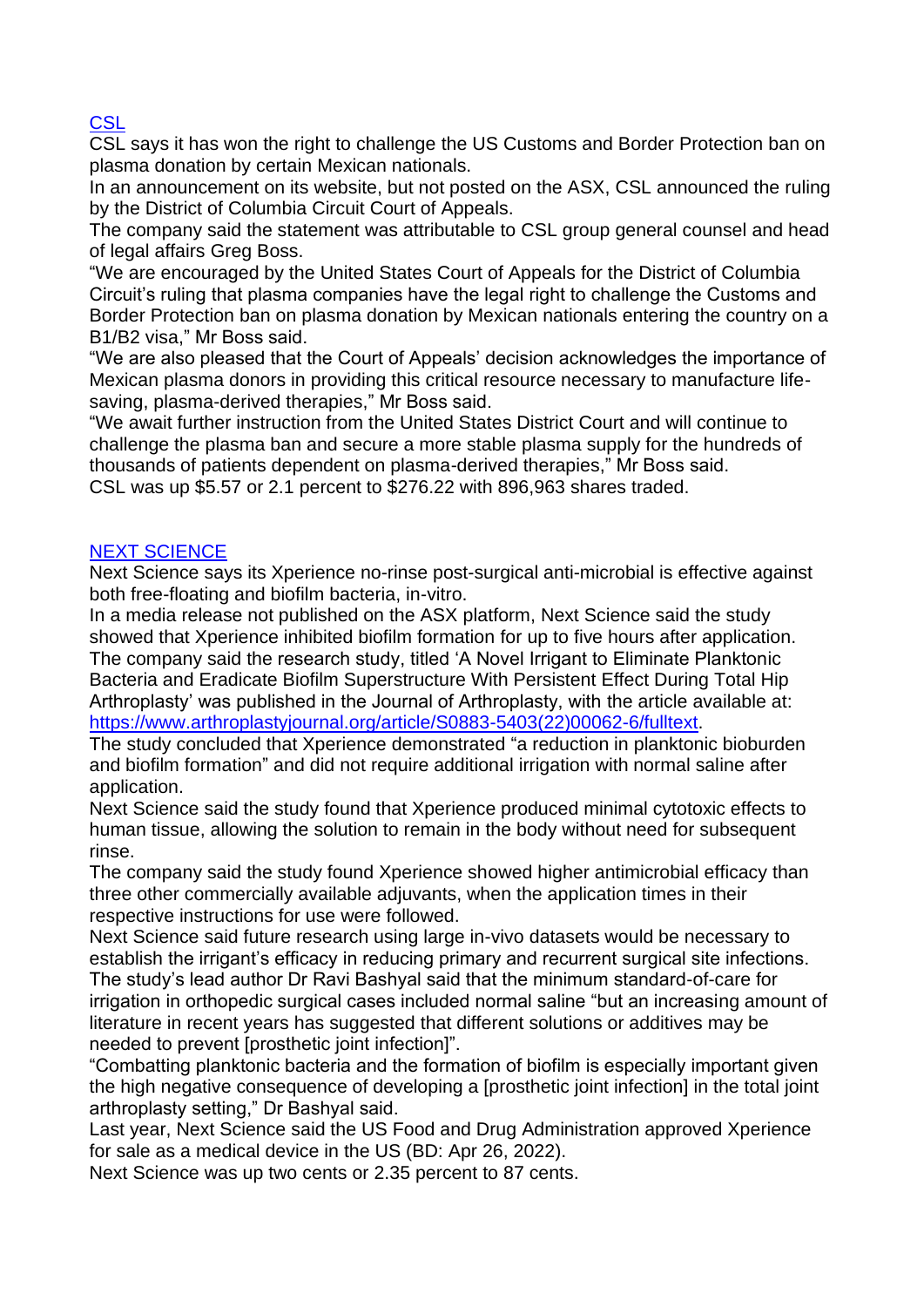#### IMMURON

Immuron says the US Navy has applied for two 30-volunteer trials of Travelan for campylobacteriosis and enterotoxigenic Escherichia coli-induced diarrhoea. In January, Immuron said it received \$6.2m from the US Department of Defence for the development of a military dosing regimen of Travelan for diarrhoea (BD: Jan 16, 2022). Today, Immuron said the US Naval Medical Research Centre had filed an investigational new drug application to the US Food and Drug Administration, which included plans for two II trials, with one examining the ability of its cow colostrum-based Travelan to protect volunteers against entero-toxigenic Escherichia coli infections, and the second trial would study its ability to protect against moderate to severe campylobacteriosis. Immuron was up 1.2 cents or 12.2 percent to 11 cents.

# NEUROSCIENTIFIC BIOPHARMACEUTICALS

Neuroscientific says it has submitted an application for ethics approval of an early phase clinical trial of its Emtinb in 30 healthy participants.

In March, Neuroscientific said Emtinb significantly reduced inflammatory cytokines associated with progressive loss of neurons in multiple sclerosis and Alzheimer's disease and multiple auto-immune diseases, in-vitro (BD: Mar 11, 2021).

Today, Neuroscientific said the submission confirmed it was "on schedule to complete the significant milestone of commencing clinical development of Emtinb [by July 2022]". The company said the planned study would assess biomarkers to indicate proof of the

mechanism-of-activity of Emtinb in humans and to guide efficacy outcomes in future trials. Neuroscientific managing-director Matt Liddelow said the company was "one step closer to bringing a much-needed therapeutic option with disease-modifying potential to patients with Alzheimer's disease and multiple sclerosis".

"Neuroscientific has officially transitioned from being a preclinical to a clinical stage company," Mr Liddelow said.

Neuroscientific was unchanged at 22 cents.

#### PHARMAUST

Pharmaust says it will expand its trial of monepantel for B-cell dog lymphoma to treat 10 dogs at the Bound Rock-based Heart of Texas Veterinary clinic.

Last year, Pharmaust said that one dog of 24 with naïve B-cell lymphoma had a partial response to monepantel treatment (BD: Oct 18, 2021).

In November, the company said it would expand its dog lymphoma trial to New Zealand in preparation of a pivotal trial it expected to begin in May this year (BD: Nov 15, 2021).

Today, Pharmaust said it would send enough monepantel for the treatment of up to 10 dogs according to US Food and Drug Administration pilot program guidelines.

The company said that in New Zealand it had completed its first 28-day treatment of a dog with B-cell lymphoma "for a successful trial outcome".

Pharmaust said it was "preparing for a successful [trial] completion and the commencement of a subsequent registration trial".

The company said that in addition to the monepantel monotherapy trial, eight dogs had been treated post-trial with a combination of monepantel and prednisolone.

Pharmaust said the combination provided median and average survival of about 20 weeks, compared to eight to nine weeks expected for dogs with B-cell lymphoma treated with prednisolone alone.

Pharmaust was up 0.4 cents or 4.4 percent to 9.4 cents.